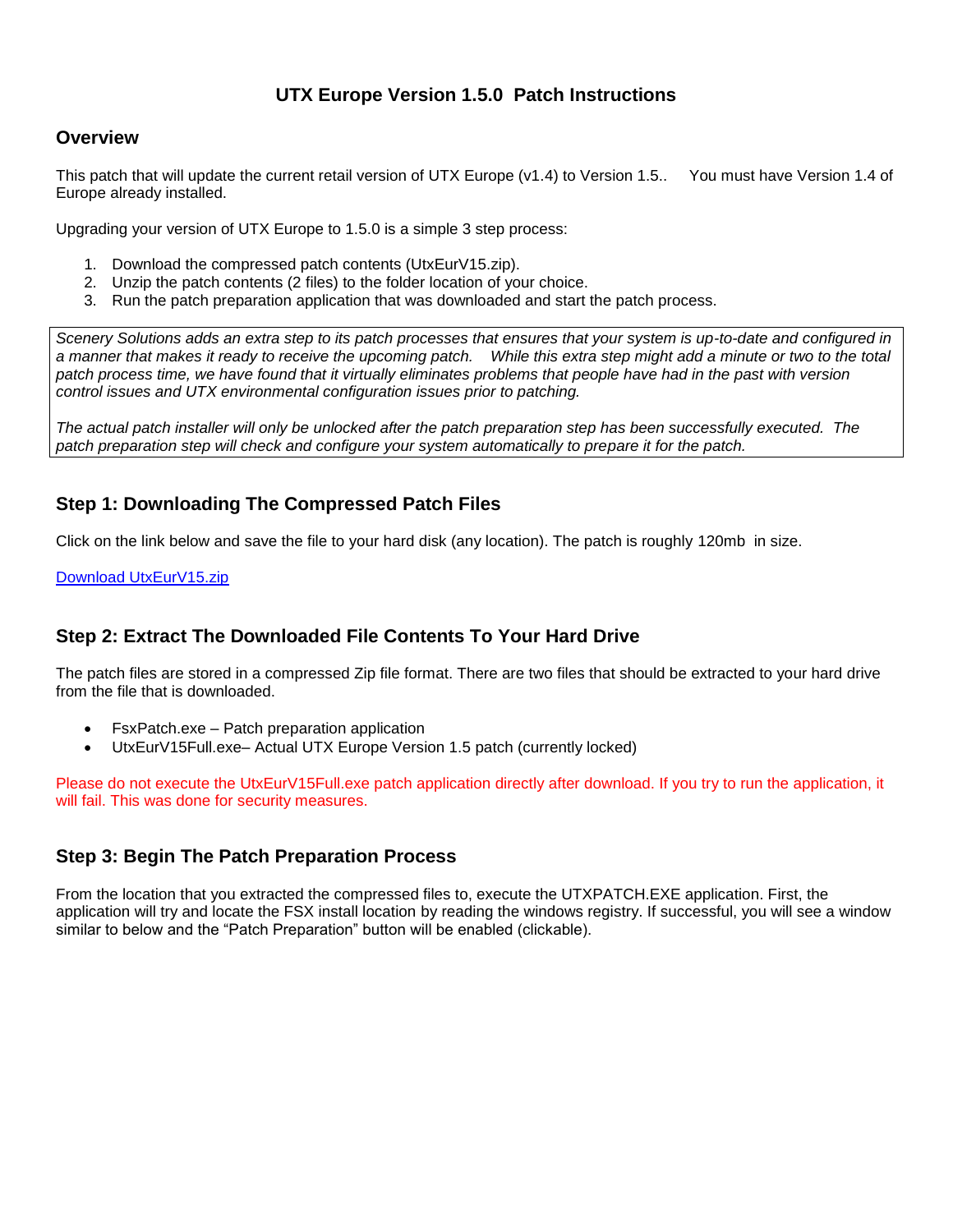| <b>Ultimate Terrain Europe - Patch Preparation Tool</b> |                                                                                                         |                                 |      |                                            |
|---------------------------------------------------------|---------------------------------------------------------------------------------------------------------|---------------------------------|------|--------------------------------------------|
|                                                         | Product Version After Patch Ultimate Terrain X Europe- Version 1.                                       |                                 |      | Patch Preparation Status:<br>10<br>Checked |
| FSX Location                                            | D:\Games\FSX                                                                                            |                                 |      | 10<br>Renamed                              |
|                                                         |                                                                                                         | Start patch<br>preparation step |      | Removed 0                                  |
|                                                         | Change FSX<br>Location                                                                                  | Patch<br>Preparation            | Exit |                                            |
|                                                         | Launch Patch Application<br>Launch Patch Application<br>(disabled until Patch Preparation is complete). |                                 |      |                                            |

If FSX cannot be located using the windows registry entry for FSX, then you will need to locate it yourself using the *"Change FSX Location" button. After pressing the "Change FSX Location" button, you will need to browse to the FSX install folder (the folder containing FSX.EXE). The "Patch Preparation" button will only be enabled if FSX has been successfully found with a valid UTX Europe installation.* 

Click the "Patch Preparation" button to start the patch preparation process. This is **not** the actual process that will upgrade you to version 1.5. Instead, this button starts the process that gets your environment ready for the patch.

You will be notified when the patch preparation process is complete (quick process). If successful, the "Launch Patch Application" button will become active. This indicates that the actual patch application (UtxEurV15Full.exe ) has been unlocked and is ready to use. You can start the actual patch process now by pressing the "Launch Patch Application" button. Or you can run the process later on by executing the UtxEurV15Full.exe application directly from your hard drive.

When you start the patch application, you will see the window below (actual version number will appear in spaces):



Follow the patch instructions to install the patch. Your version of UTX Europe will not be upgraded until the patch application has completed. After the patch process is complete, your version of UTX Europe will be upgraded to Version 1.5. You can always find out the version of UTX Europe that is currently installed, by running the UTX setup tool that was installed when you purchased the software.

If you need assistance with the patch process, please visit our support forum at:

http://www.simforums.com/forums/forum\_topics.asp?FID=19